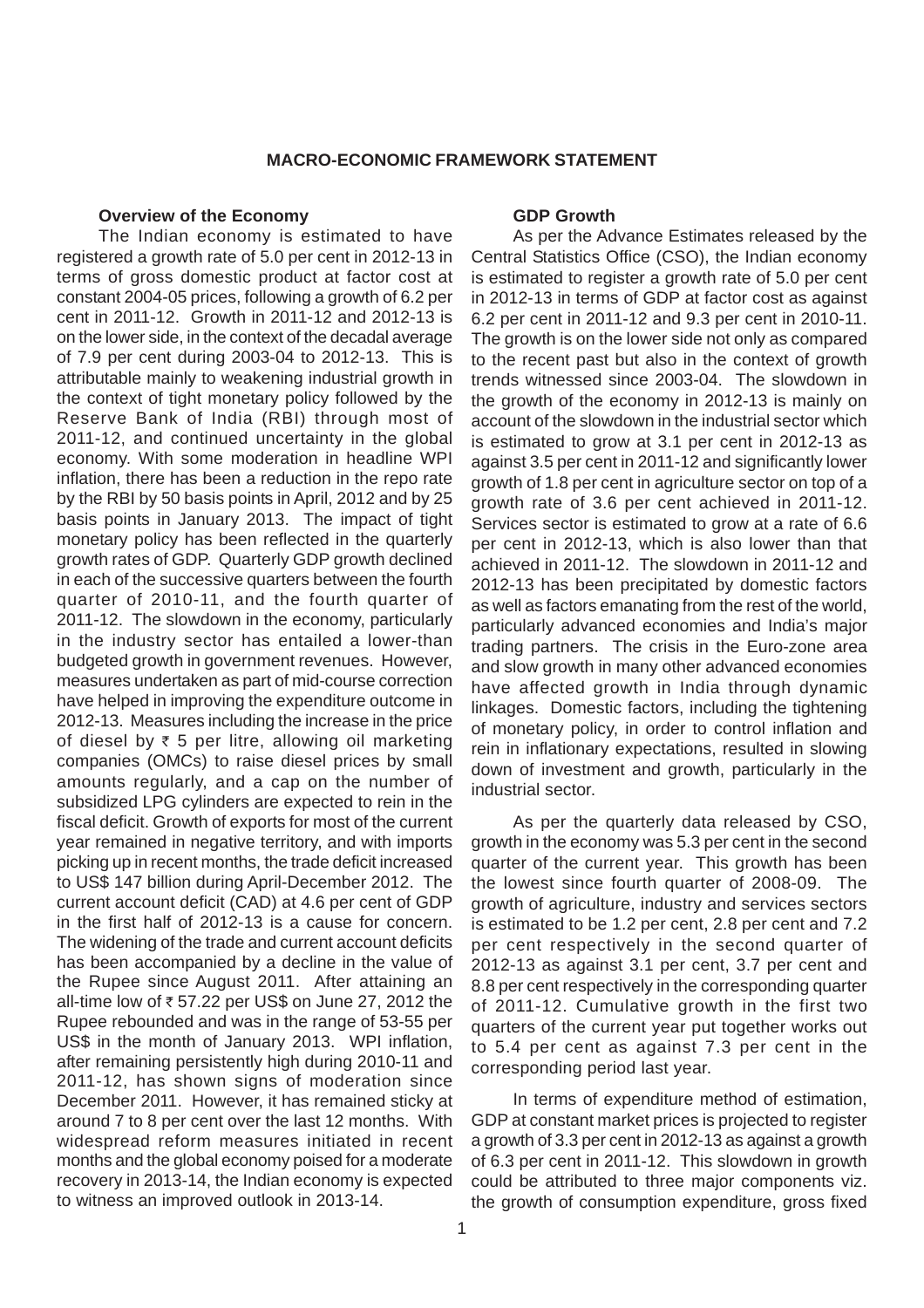capital formation and exports that declined to 4.1 per cent, 2.5 per cent and 5.1 per cent respectively in real terms during 2012-13. The growth in these components was 8.1 per cent, 4.4 per cent and 15.3 per cent respectively in 2011-12. The growth of investment in the economy is estimated to have registered a significant decline during 2011-12 as compared to 2010-11. This has been on account of the tight monetary policy stance followed by the Reserve Bank of India during 2010-11 and most of 2011-12, that resulted in higher costs of borrowings and a moderation in domestic and external demand. As per the First Revised Estimates released by the CSO, gross domestic savings as a ratio of GDP at current market prices (savings rate) declined from 34.0 per cent in 2010-11 to 30.8 per cent in 2011-12. This decline is primarily accounted for by a reduction in savings of the public sector and a reduction in financial savings by households.

### **Agricultural Production**

Agricultural production continues to be significantly influenced by southwest monsoon rainfall. With normal rainfall, agriculture registered a record production in 2011-12. During the southwest monsoon season of 2012, the country as a whole received 8 per cent less rainfall than the long period average (LPA). Growth in agriculture and allied sectors as per national account data is placed at 7.9 per cent in 2010-11, and is estimated at 3.6 per cent in 2011-12 and 1.8 per cent (Advance Estimates) in 2012-13. Driven by increase in rice and wheat production, food production is estimated at an all-time record level of 259.32 million tonnes in 2011-12 as against 244.49 million tonnes in 2010-11. As per the Second Advance Estimates released by Ministry of Agriculture, in 2012-13, the production of rice is placed at 101.80 million tonnes; wheat at 92.30 million tonnes and cotton at 33.80 million bales of 170 Kg each. The production of pulses is estimated at 17.58 million tonnes, production of sugarcane at 334.54 million tonnes, and production of oilseeds is estimated at 294.65 lakh tonnes in 2012-13. Most of the major crops except pulses are likely to witness a decline in production in 2012-13 as compared to 2011-12 on account of deficient rainfall during kharif season this year.

The growth in agriculture and allied sectors has fallen short of the Eleventh Plan target. The average annual growth in agriculture and allied sector is placed at 3.6 per cent as against a target of 4.0 per cent in the Eleventh Plan. Given the obvious limitation in coverage of area, long-term growth primarily depends on yields in crops. This has been sought to be achieved through incremental productivity gains and

technology diffusion across regions. An important factor affecting this is the level of gross capital formulation in agriculture. The proportion of gross capital formation (at constant 2004-05 prices) to the value added in agriculture sector rose to 19.8 per cent in 2011-12 from a level of 16.1 per cent in 2007-08. However, the share of agriculture and allied sector's gross capital formation in overall gross capital formation of the economy has exhibited a mixed trend. Government has also strived to enhance the flow of credit to the agriculture sector. In recent years actual credit to agriculture sector exceeded the targets set in this regard. In 2012-13, as against a target of ₹ 575000 crore, the actual credit to agriculture was placed at  $\bar{\tau}$  239629 crore as of September 2012.

# **Prices**

The headline inflation measured in terms of Wholesale Price Index (WPI) in 2012-13 (April-December) averaged 7.55 per cent as compared to 9.44 per cent during the corresponding period in 2011-12. The financial year 2012-13 started with a headline WPI inflation of 7.50 per cent. Inflation has been in the range of 7-8 per cent in the last twelve months.

Overall WPI food inflation comprising primary food articles and manufactured food products, with a weight of 24.31 per cent, averaged 9.08 per cent in 2012-13 (April-December) as compared to 7.91 per cent during the corresponding period in 2011-12. In December 2012, food inflation was 10.39 per cent as compared to 2.70 per cent during December 2011.

The persistently elevated prices for animal products (eggs, meat and fish), the rise in the prices of cereals and vegetables, along with the increase in international prices of fertilizers (non-urea) and the increase in administered prices of diesel have contributed to inflation to differing degrees over time.

The Consumer Price inflation for major indices generally followed a similar trend. The CPI-IW inflation in 2012-13 (April-December) averaged 10.0 per cent as compared to 8.82 per cent in the same period last year. The Central Statistics Office (CSO) launched a new series of Consumer Price indices from January 2011. All India general inflation for CPI-NS averaged 10.04 per cent in 2012-13 (April-December) and was placed at 10.56 per cent in December 2012. Inflation based on other group specific CPIs (CPI for Agricultural Labourers and CPI for Rural Labourers) also remained in double digit in December 2012. While part of the higher CPI inflation reflects the high weight of food in the consumption basket (46 – 69 per cent), price pressures have persisted in services and housing, which are included in the CPI basket.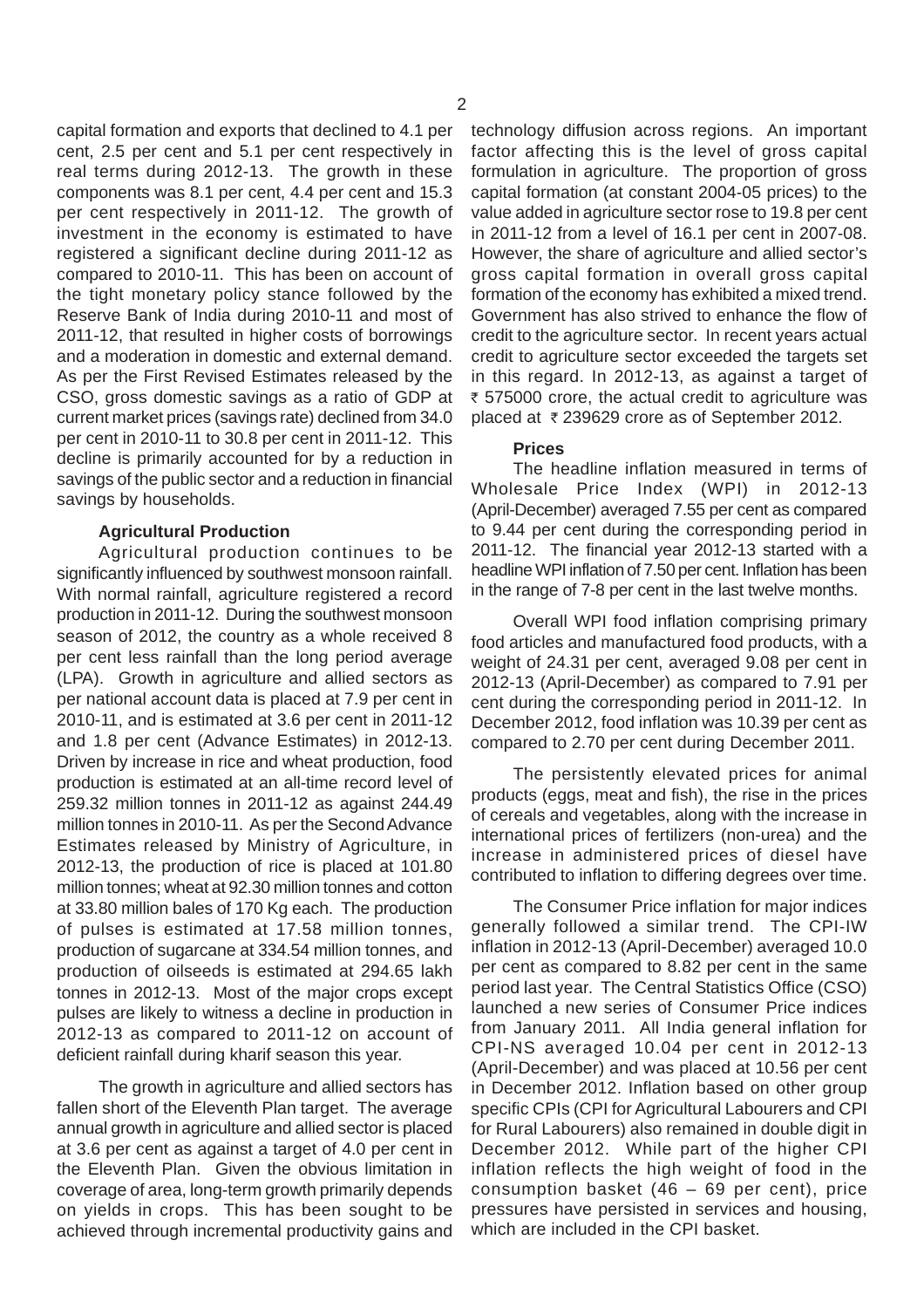### **Industry and Services**

The index of industrial production (IIP) with 2004-05 as base is the leading indicator of industrial performance. As per the IIP, industrial output growth rate was 0.7 per cent during April-December 2012 as compared to 3.7 per cent in the same period of the previous year. Combination of global and domestic factors has led to deceleration in the industrial output during the current year. The contraction in the current year was largely because of decline in capital goods, natural gas, crude petroleum, and fertilizers output. Overall industrial performance, as reflected by the IIP continued to moderate from Q1 of 2011-12 with growth turning negative in Q1 of 2012-13, before improving to 2.1 per cent in Q3 of 2012-13. Manufacturing, which is the dominant sector in industry, also witnessed deceleration in growth, as did the electricity sector. Growth rate of the manufacturing sector was 0.7 per cent during April-December 2012 as compared to 4.0 per cent in the corresponding period of the last year. Growth of the electricity sector was 4.6 per cent during April-December 2012 as compared to 9.4 per cent during the same period of the previous year. The growth rate of the mining sector was (-) 1.9 per cent as compared to (-) 2.6 per cent in the corresponding period of the previous year. There was a sharp pick-up in growth rate of overall IIP in October 2012 with manufacturing growth improving to 9.8 per cent, the highest recorded since June, 2011. Growth, however, moderated to (-) 0.6 per cent in December, 2012. The output of the capital goods sector contracted by 10.1 per cent during April-December 2012, mainly due to persistent negative growth in machinery and equipment, electrical machinery and transport segments. Current data, however, indicate that deceleration in industrial growth may have bottomed out. With improved business sentiments and investor perception and a partial rebound in industrial activity in other developing countries, industrial growth is expected to improve in the next financial year.

## **External sector**

The rate of growth of India's exports was 40.5 per cent in 2010-11. It decelerated in 2011-12 to 21.3 per cent. During 2012-13 (April-December), exports were valued at US\$ 214.1 billion, registering a negative growth of 5.5 per cent over the level of US\$ 226.5 billion in 2011-12 (April-December). Value of imports during this period was US\$ 361.3 billion, which was marginally lower by 0.7 per cent than the level of US\$ 363.9 billion in the corresponding period of 2011-12. Rising crude oil prices, along with increase in gold and silver prices have contributed significantly to the import bill. Of the total imports, POL imports accounted for US\$ 124.5 billion (34.5 per cent of total import) in April-December 2012. This was 12.2 per cent higher than the level of US\$ 111.0 billion in 2011-12 (April-December). Non-POL imports during 2012-13 (April-December) valued at US\$ 236.7 billion, were 6.4 per cent lower than the level of US\$ 252.9 billion in 2011-12 (April-December). Consequently, trade deficit for 2012-13 (April-December) increased to US\$ 147.2 billion vis-a-vis US\$ 137.3 billion in 2011-12 (April-December).

While merchandise trade data is available for the period April-December 2012, most information pertaining to balance of payments is available only for the first half (H1) of 2012-13, i.e. April-September 2012. In the H1 of 2012-13, there was marginal increase in trade deficit to US\$ 90.7 billion (10.8 per cent of GDP) vis-à-vis US\$ 89.5 billion (9.9 per cent of GDP) in H1 of 2011-12. Steep decline in exports to imports during H1 of 2012-13 was responsible for widening of trade deficit. Net invisible balance declined to US\$ 51.7 billion (6.2 per cent of GDP) during H1 of 2012-13 from US\$ 53.1 billion (5.9 per cent of GDP) in H1 of 2011-12. Net invisibles were insufficient to narrow the growing trade deficit. As a result of widening of trade deficit and moderation in net invisible surplus, the current account deficit (CAD) worsened to US\$ 39.0 billion (4.6 per cent of GDP) during H1 of 2012-13 as compared to US\$ 36.4 billion (4.0 per cent of GDP) in the corresponding period of 2011-12.

Capital inflows have shown a mixed trend in the first half of current fiscal. Inward FDI to India decreased to US\$ 16.2 billion during H1 of 2012-13 from US\$ 21.9 billion in H1 of 2011-12. Similarly outward FDI by India also declined to US\$ 3.4 billion in April-September 2012 as against the US\$ 6.1 billion in April-September 2011. Consequently, the net FDI (inward minus outward) to India decreased to US\$ 12.8 billion during first half of 2012-13 vis-a-vis US\$ 15.7 billion during the corresponding period of previous year. Net portfolio flows including FIIs, however, increased to US\$ 5.8 billion during H1 of 2012-13 as against US\$ 1.3 billion in H1 of 2011-12. NRI deposits remained robust at US\$ 9.4 billion in H1 of 2012-13 but net flows under ECBs declined sharply to US\$ 1.7 billion during H1 of 2012-13. Net capital flows declined to US\$ 40.0 billion (4.8 per cent of GDP) in H1 of 2012-13 as against US\$ 43.5 billion (4.8 per cent of GDP) in H1 of 2011-12. The capital inflows during the first half of 2012-13 were sufficient to finance the current account deficit and there was a net accretion to reserves (on a BoP basis) during H1 of 2012-13 at US\$ 0.4 billion.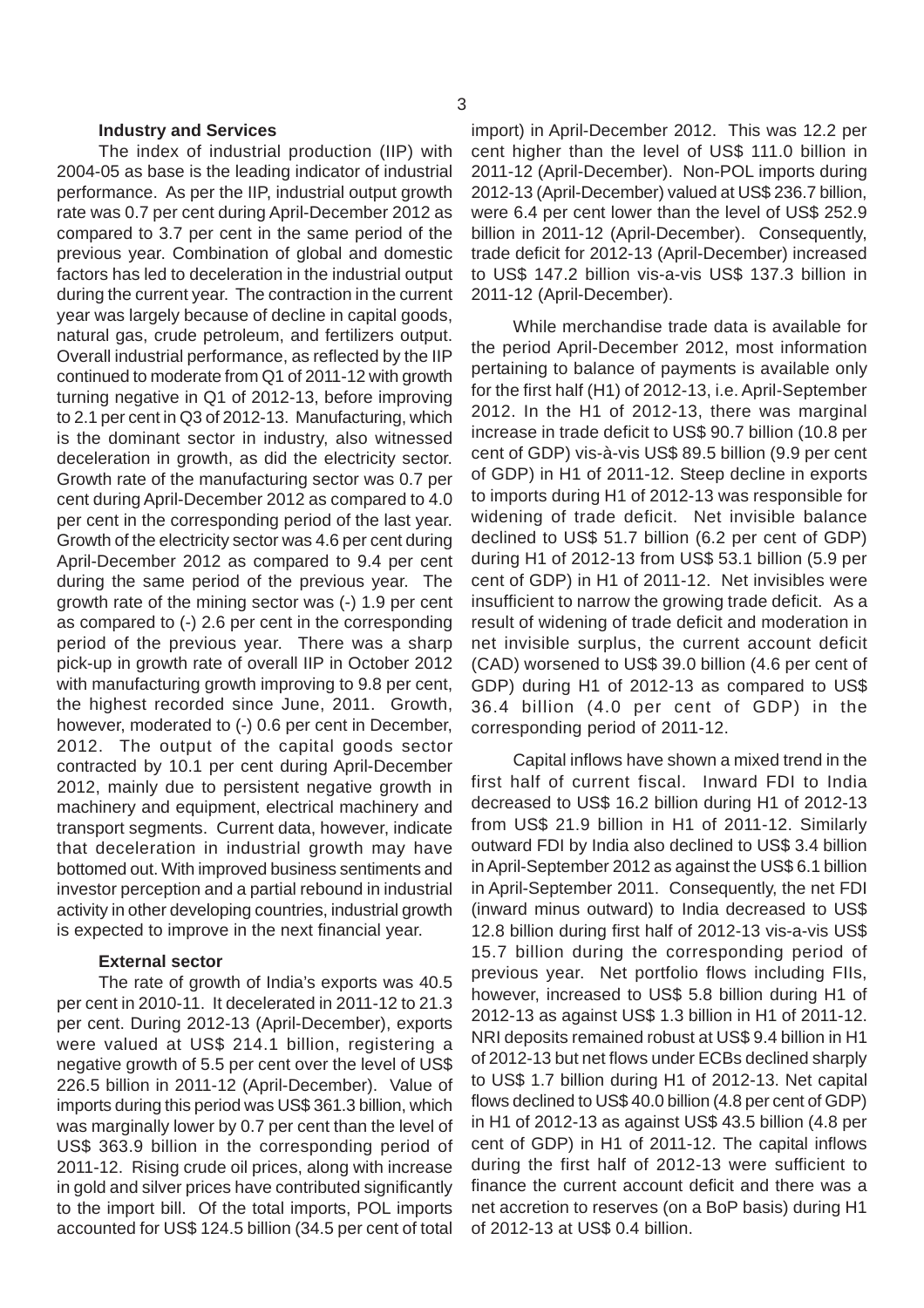In 2011-12, foreign exchange reserves reached all time high level of US\$ 322.2 billion at end August 2011. In the current fiscal, the foreign exchange reserves remained in the range of US\$ 286.0 billion to US\$ 295.6 billion. At end December 2012, reserves stood at US\$ 295.6 billion, indicating a marginal increase of US\$ 1.2 billion from US\$ 294.4 billion at end March 2012. The Rupee touched an all time low of  $\overline{\epsilon}$  57.22 per US\$ on June 27, 2012 indicating a 10.6 per cent depreciation over  $\bar{\tau}$  51.16 per US\$ on March 30, 2012. The Rupee appreciated to  $\overline{\zeta}$  51.62 per US\$ on October 05, 2012. However, it began declining again thereafter and the monthly average exchange rate of rupee has since been in range of ₹ 53.02 to ₹ 54.78 per US\$ between October to December 2012.

On month-to-month basis the rupee depreciated by 7.9 per cent from  $\overline{\overline{\epsilon}}$  50.32 per US\$ in March 2012 to  $\overline{\tau}$  54.65 per US\$ in December 2012. Similarly, monthly average exchange rate of the Rupee depreciated by 9.7 per cent against the pound sterling, 7.2 per cent against the euro and by 6.5 per cent against the Japanese yen between March 2012 and December 2012. India's external debt stock stood at US\$ 365.3 billion at end-September 2012, recording an increase of about US\$ 20.0 billion (5.8 per cent) over the level at end-March 2012. The increase has been primarily on account of higher NRI deposits, short term debt and external commercial borrowings.

## **Money, Banking and Capital Markets**

Rising inflationary pressures during January 2010 to October 2011 required adoption of a tight monetary policy by the RBI. During this period, the RBI raised policy rates (repo rates) by 375 basis points from 4.75 per cent to 8.5 per cent. There was a moderation in inflation from the peak of 10.9 per cent in April 2010, to an average of 7.6 per cent during April-December, 2012. However, increasing risks to growth from external as well as domestic sources and tight monetary policy in face of persistent inflationary pressures has resulted in a slowdown of the economy. There has been a shift in policy stance of RBI since October 2011 wherein, it has attempted to balance growth and inflation dynamics in a calibrated manner. The RBI reduced repo rates by 50 basis points in April, 2012 and again in January 2013 by 25 basis points and reduced Cash Reserve Ratio (CRR) and Statutory Liquidity Ratio (SLR) to improve liquidity conditions.

Movement of the monetary aggregates indicate that the growth of broad money and credit have been below the indicative levels set by RBI. During 2012-13, the growth rate in reserve money (M0) has been 4.4 per cent (as on January 25, 2013), while growth in M3 has been 10.2 per cent (as on January 11, 2013). Year-on-year, non-food credit growth was 15.7 per cent (as on January 11, 2013). Liquidity conditions tightened from the second week of November on account of a build-up in the Centre's cash balances, festival-related lumpy increase in currency demand, and structural pressures brought on by the widening wedge between deposit growth and credit growth. Anticipating liquidity pressures, the RBI lowered the CRR and conducted open market operations. Despite these measures, the liquidity deficit in the system remained above the comfort level of the RBI.

Reinvigorated FII inflows into the country during the year 2012 helped the Indian markets become one of the best performing markets in the world in the year 2012, recovering sharply from poor performance in the year 2011. The total net FII flows to India in 2012 stood at US\$ 31.01 billion. These flows were largely driven by equity inflows (80 per cent of total flows) which remained buoyant indicating confidence of such investors in the performance of the Indian economy in general and Indian markets in particular. The economic and political developments in the Euro-zone and United States had its impact in the markets around the world including India. The temporary resolution of 'fiscal cliff' in US has had a positive impact worldwide including India. Further, the reform measures initiated by the Government recently have been received well by the markets.

# **Central Government Finances**

The fiscal deficit of the Central Government declined to 4.8 per cent of GDP in 2010-11 following the revival in real GDP growth and partial withdrawal of fiscal stimulus that was put in place in the immediate aftermath of the global financial crisis in 2008. A sharp deceleration in real GDP growth, particularly in the industrial sector, elevated levels of inflation and subdued financial markets and persistence of high global crude oil and fertilizer prices led to a widening of the fiscal deficit to 5.7 per cent of GDP in 2011-12 (provisional actuals). The slippage in relation to the budgeted level of fiscal deficit in 2011-12 was 1.1 percentage points. About 35 per cent of the slippage owed to lower-than-budgeted revenue receipts, 23 per cent of the slippage to lower than budgeted disinvestment and recovery of loans and the rest was on account of the higher-than-budgeted expenditure mainly arising from higher subsidy outgo on account of petroleum and fertilizers. Inadequate revision of prices of petroleum products and fertilizers was a key factor in the fiscal outcome in 2011-12.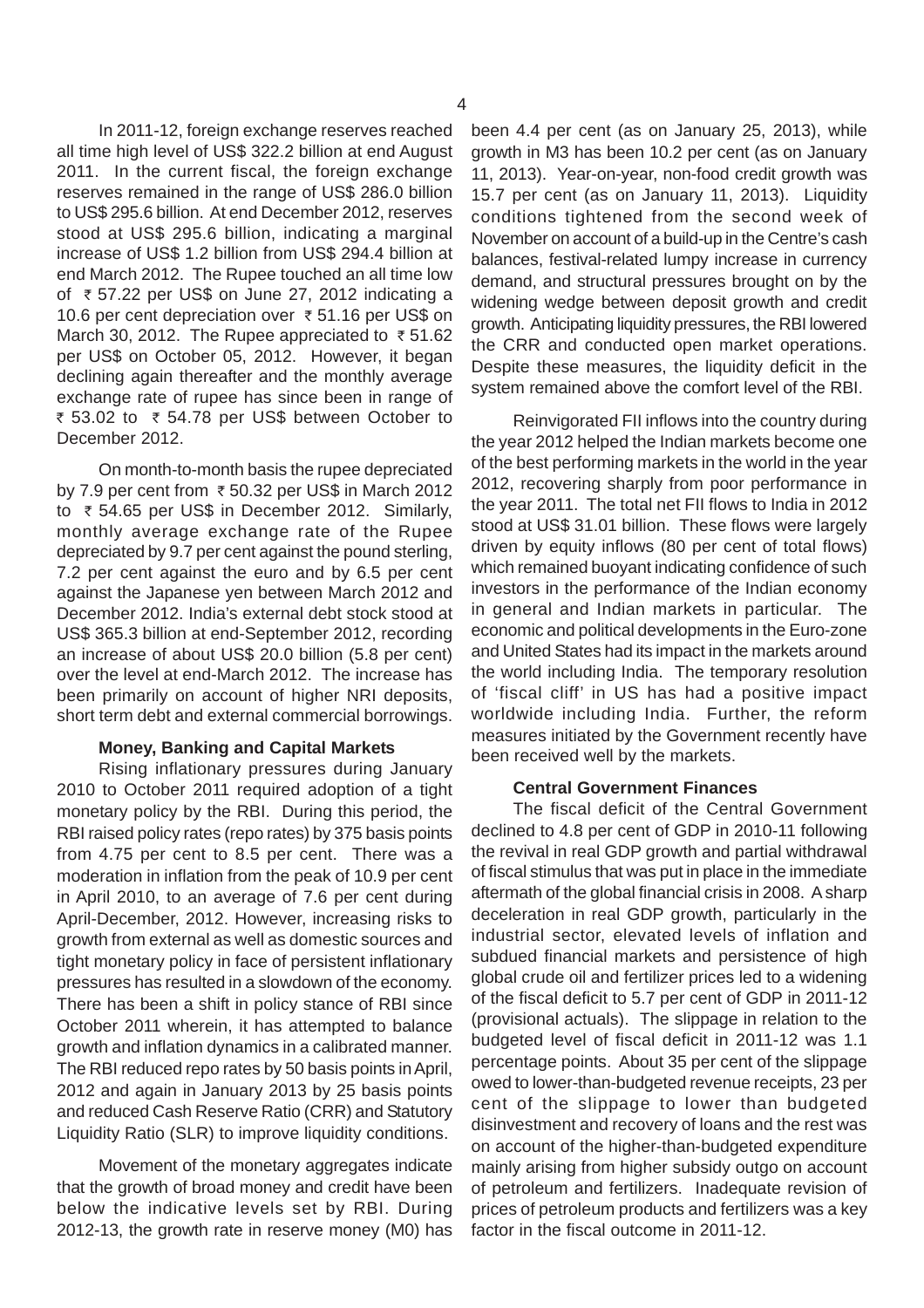The adverse macro-economic developments of 2011-12 continued through the first half of the current financial year. This was manifest in terms of the broad based slowdown in real GDP growth for 2012-13 that is placed at 5.0 per cent by the Advance Estimates of the CSO, still elevated levels of global prices of key intermediates and inflation that continues to be above 7 per cent even though there is moderation relative to 2011-12. The Government as part of the mid-course correction pushed harder for reforms. An initial step was to set up the Kelkar Committee. Following its recommendation, the Government unveiled a revised fiscal consolidation roadmap and took a series of measures like revision in prices of diesel, speeding up the process of disinvestment, etc. The Mid-Year Economic Analysis 2012-13 had indicated a likely slippage in the fiscal deficit for the current fiscal by 0.2 percentage points alluding to the macroeconomic outcome in the first half of the fiscal. As per the data on Union Government Finances released by the Controller General of Accounts for April-December 2012, significant shortfall in growth in non-debt receipts vis-à-vis the level of year-on-year growth implicit in BE 2012-13 has been observed. Gross tax revenue in April-December 2012 has grown year-on-year by 15 per cent to reach  $\bar{\tau}$  6,81,345 crore. While this level of growth is higher than that of 12.2 per cent in April-December 2011, it falls significantly short of the growth envisaged by BE 2012-13. As a proportion of BE, gross tax revenue in April-December 2012 was 63.2 per cent, lower than the last five-years' average of 69.0 per cent. Non-tax revenue in April-December 2012 is placed at  $\bar{\tau}$  86,380 crore, which is 52.5 per cent of BE, well below the last five years' average. In non-debt capital receipts, there is significant shortfall as of April-December 2012 mainly on account of disinvestment receipts, as only  $\bar{z}$  8,178 crore of the budgeted amount of  $\bar{\tau}$  30,000 crore has been realized.

The measures taken as part of mid-course correction helped in improving the expenditure outcome in 2012-13. As against implied year-on-year growth of 14.8 per cent envisaged by BE 2012-13 (over provisional actuals of 2011-12), growth in total expenditure in April-December 2012 has been 10.6 per cent only. As a proportion of BE, non-plan revenue

expenditure in April-December 2012 is placed at 72.3 per cent, which is well below the five-year average of 77.7 per cent. Similarly expenditure on both plan revenue as well as plan capital expenditure in April-December 2012 is well below the five-year average as proportions of BE. However, major subsidies have burgeoned in April-December 2012 to reach a figure of  $\bar{\tau}$  1,66,824 crore (92,9 per cent of BE). The expenditure restraint has helped keep deficits lower in April-December 2012. The Budget for 2012-13 estimated a deficit level of  $\overline{\epsilon}$  5.13,590 crore. The net outcome of slippage in non-debt receipts and expenditure restraint fed into the outcome in terms of the desired indicators of revenue deficit as well as fiscal deficit in April-December 2012. As a proportion of BE, fiscal deficit is placed at 78.8 per cent, significantly below the five-year average of 85.9 per cent and last year's level of 92.3 per cent. Based on the above outcome in April-December 2012 and the likely outcome for the fourth quarter, the revised estimates place fiscal and revenue deficit at 5.2 per cent of GDP and 3.9 per cent of GDP respectively in 2012-13.

### **Prospects**

The global economy continued to grow at a slow pace in 2012. In 2013, the world economy is expected to perform better. However, the recovery is expected to be slow and uncertain. Inflation did ease in 2012-13 vis-à-vis higher levels prevailing in 2011-12. However, the pace of decline has been slow, denying requisite flexibility to the RBI to undertake sufficient reduction in the policy rates. The Indian economy is expected to register a growth rate of 5.0 per cent in 2012-13 as against 6.2 per cent in 2011-12.

However, with the reform measures undertaken recently to improve investment sentiments in the economy as well as to improve the fiscal situation, along with the expectation of improvement in the global economic scenario, there is a possibility of revival of growth in 2013-14. The overall growth rate is expected to be in the range of 6.1 to 6.7 per cent in 2013-14. Of course, these projections assume that monsoon is normal, the rate of inflation declines further and that the anticipated mild recovery of global growth takes place.